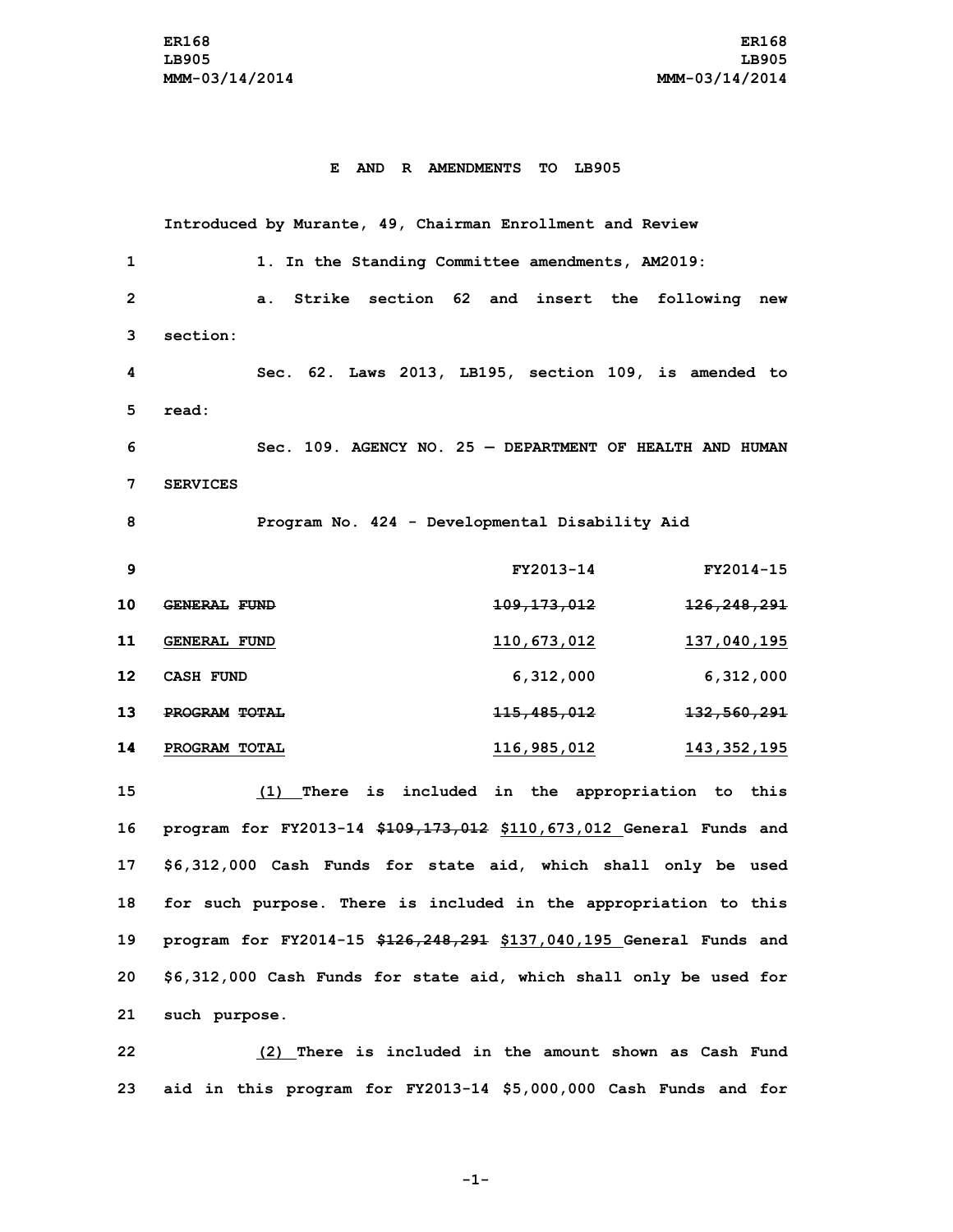**FY2014-15 \$5,000,000 Cash Funds from the Nebraska Health Care Cash Fund to be used for services for persons with developmental disabilities (1) (a) who were on the waiting list for such services prior to July 1, 2001, and began receiving such services on and after such date and (2) (b) who are on the waiting list for such services on and after July 1, 2013, beginning with those who have been on the waiting list for the greatest length of time past their date of need.**

 **(3) There is included in the amount shown as General Fund aid in this program for FY2013-14 \$2,826,383 General Funds for <sup>a</sup> two and twenty-five hundredths percent increase in rates paid to providers of developmental disability services, which shall only be used for such purpose.**

 **(4) There is included in the amount shown as General Fund aid in this program for FY2014-15 \$2,595,048 General Funds for <sup>a</sup> two percent increase in rates paid to providers of developmental disability services, which shall only be used for such purpose.**

 **(5)(a) There is included in the amount shown for this program for FY2013-14 \$1,500,000 General Funds and for FY2014-15 \$1,500,000 General Funds for <sup>a</sup> State Ward Permanency Pilot Project which is hereby created. The pilot project shall provide developmental disabilities services to state wards in order to provide optimal habilitative supports and promote permanency.**

 **(b) The pilot project shall serve (i) state wards who are eligible for services through the Division of Developmental Disabilities of the Department of Health and Human Services and who do not qualify for priority status and (ii) state wards who are**

**-2-**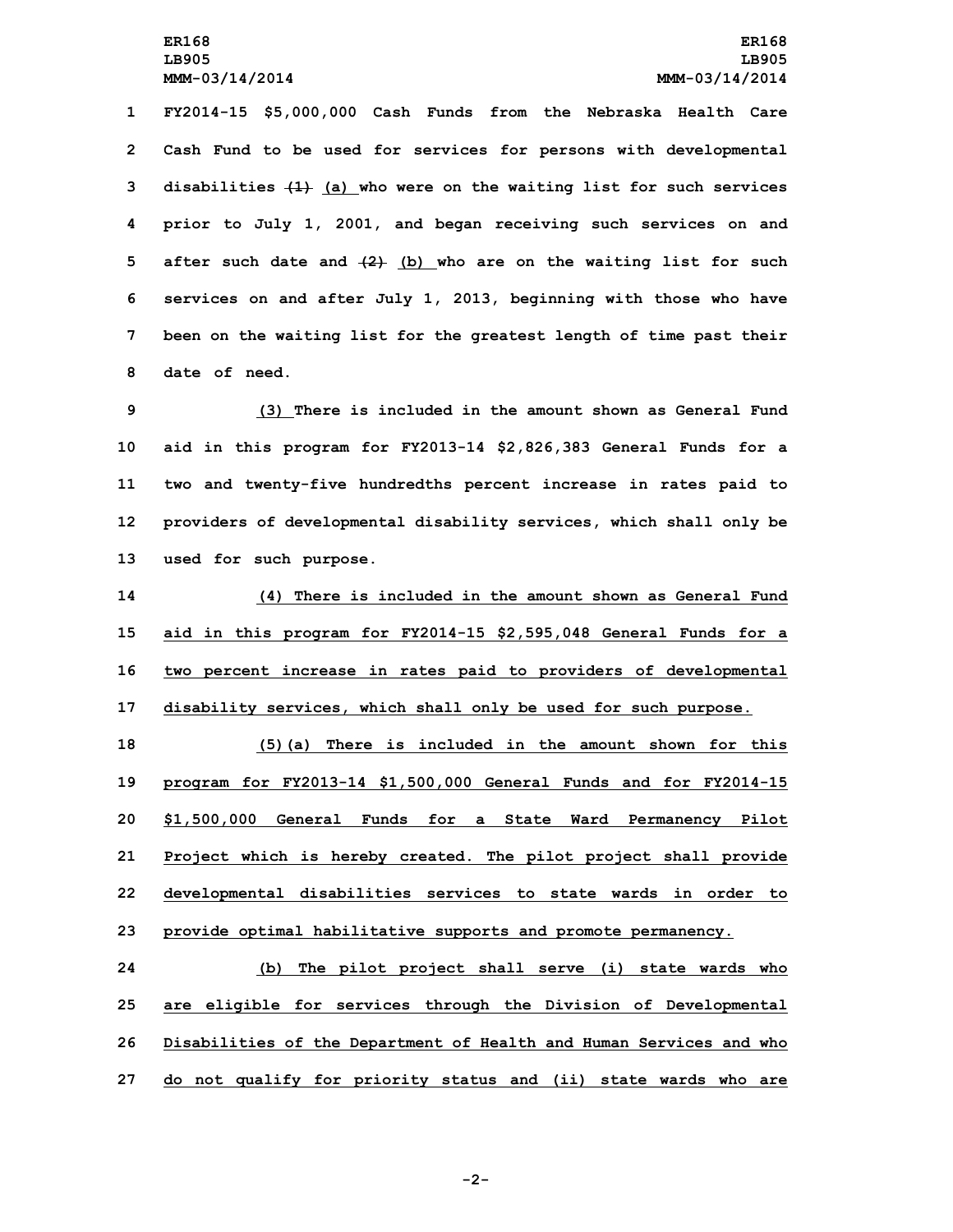**in need of habilitative supports to achieve permanency. Services shall include any service provided pursuant to the Developmental Disabilities Services Act available to persons under twenty-one years of age.**

 **(c) <sup>A</sup> state ward shall be eligible to participate in the pilot project if he or she qualifies for developmental disabilities services and has been assessed to need individually planned and coordinated habilitative supports, such as those addressing skills necessary for self-care, communication, mobility, and capacity for independent living. State wards currently receiving an enhanced level of care through letters of agreement between the Division of Children and Family Services of the Department of Health and Human Services and the providers of such enhanced level of care and state wards with above-average habilitative needs as indicated on assessments shall be given priority to participate in the pilot 16 project.**

 **(d) The Division of Developmental Disabilities of the Department of Health and Human Services, the Division of Children and Family Services of the department or any lead agency, the State Department of Education, and developmental disabilities service providers shall collaborate to implement the pilot project to promote stability and permanency for state wards, to provide assessments, and to provide training to caseworkers and service providers.**

**25 (e) The pilot project shall collect data on the 26 following:**

**27 (i) The impact of services provided pursuant to the pilot**

**-3-**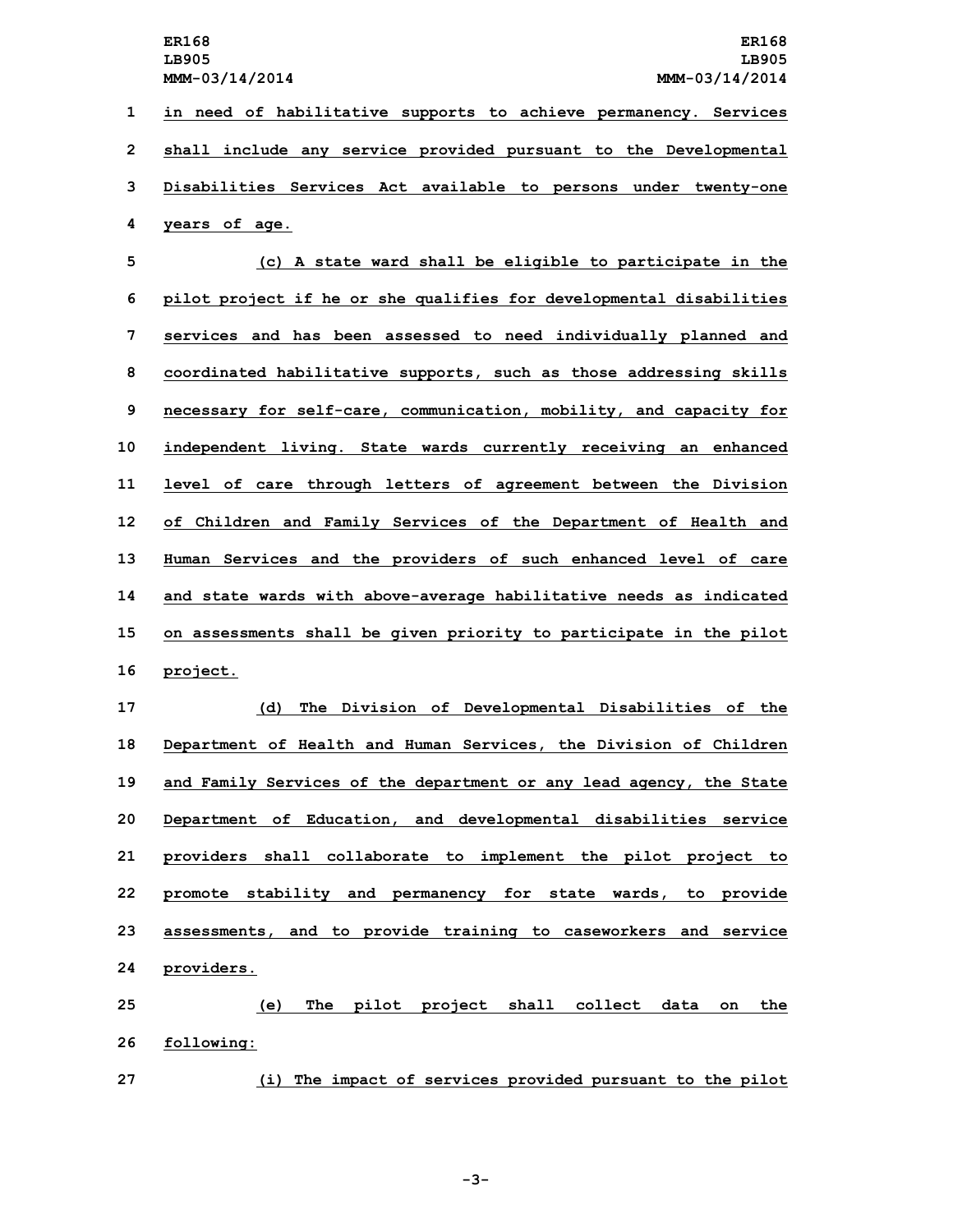**1 project on state wards' developmental progress;**

 **(ii) The number of state wards participating in the pilot project who achieve permanency in the child welfare system, including adoption, permanent guardianship, reunification, or another form of permanency; (iii) The level of stability in placements for state wards participating in the pilot project; (iv) The total number of state wards participating in the pilot project and their current status in the child welfare system; 10 and (v) The impact on the overall support to families before and after permanency is achieved through adoption, permanent guardianship, reunification, or another form of permanency for twelve months following court involvement. (f) Data collected from the project shall be reported to the Foster Care Review Office which shall analyze the data and electronically provide <sup>a</sup> report to the Health and Human Services Committee of the Legislature and the Appropriations Committee of the Legislature every six months during the term of the pilot 20 project. (g) The pilot project shall terminate June 30, 2016. (6) There is included in the amount shown as General Fund aid in this program for FY2013-14 \$1,946,650 General Funds and for FY2014-15 \$3,893,300 \$8,638,300 General Funds to be used for services for persons with developmental disabilities who were on the waiting list and past their date of need for services as of January 18, 2013, beginning with those who have been on the waiting**

**-4-**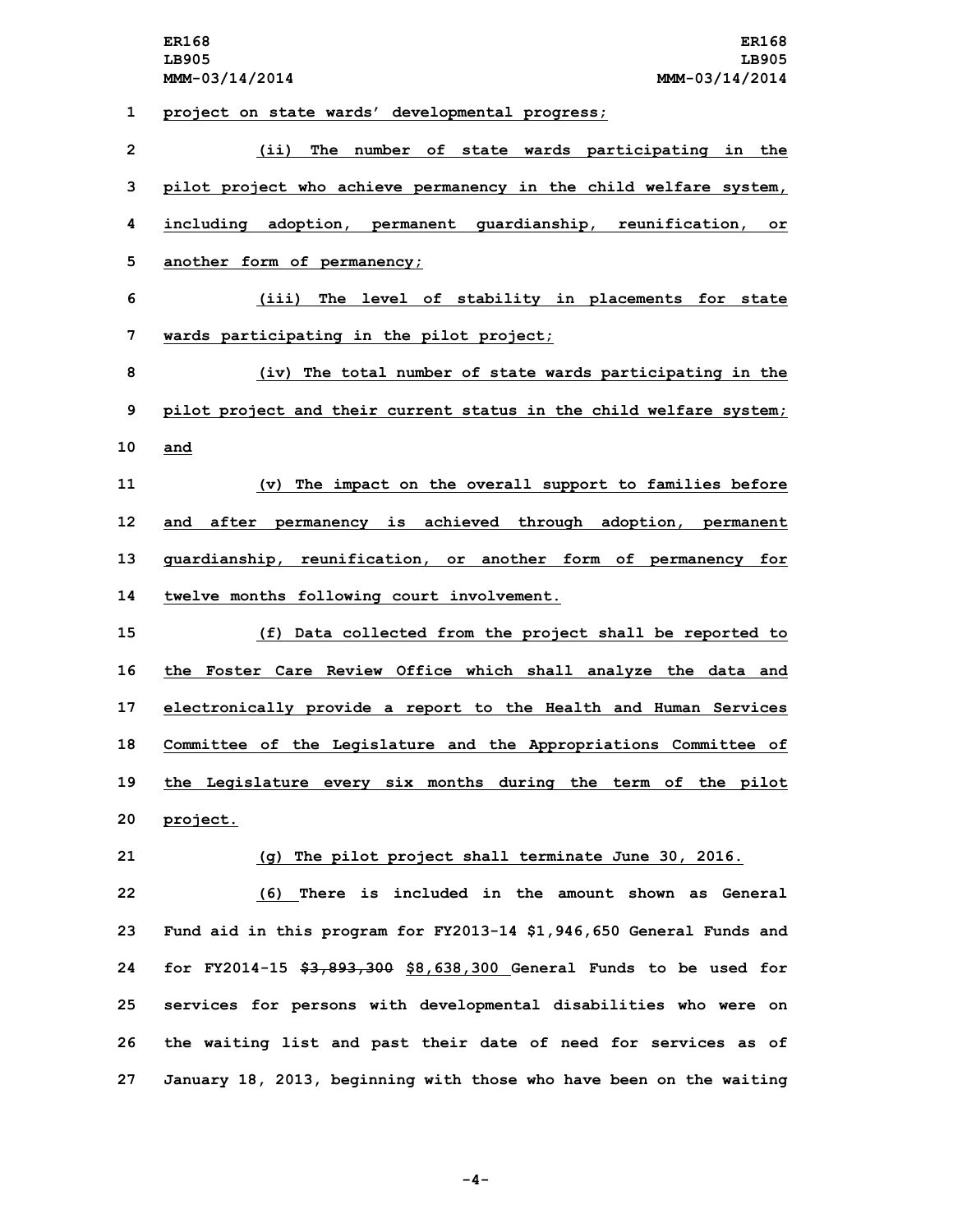**1 list for the greatest length of time past their date of need.**

 **(7) It is the intent of the Legislature that the Department of Health and Human Services shall provide <sup>a</sup> quarterly report to the Legislature regarding the usage of General Funds and Federal Funds for the waiting list. The initial quarterly report shall be submitted within two weeks after the quarter ending September 30, 2013. Subsequent reports shall be submitted for the ensuing quarters, within two weeks after the end of each quarter, for FY2013-14 and FY2014-15. The reports shall include, but not be limited to, the number of persons offered services, the type of service offered and the cost of such services, the number of persons accepting services, the services accepted, the cost of each type of service accepted in each fiscal year, and ongoing annual expenditures for such services.**

**15 (8) The reports required by this section shall be 16 submitted electronically.**

**17 b. On page 5, line 11, strike "Facility";**

**18 c. On page 7, line 25, after "title" insert "and";**

**19 d. On page 9, line 9, after the first "the" insert 20 "Nebraska"; and in line 11 after "the" insert "federal";**

**21 e. On page 19, line 9, after "aid" insert an underscored 22 comma;**

**23 f. On page 21, line 19, after "project" insert an 24 underscored comma; and in line 22 after "Legislature" insert 25 "electronically";**

**26 g. On page 29, line 22, after "Nebraska" insert an 27 underscored comma;**

**-5-**